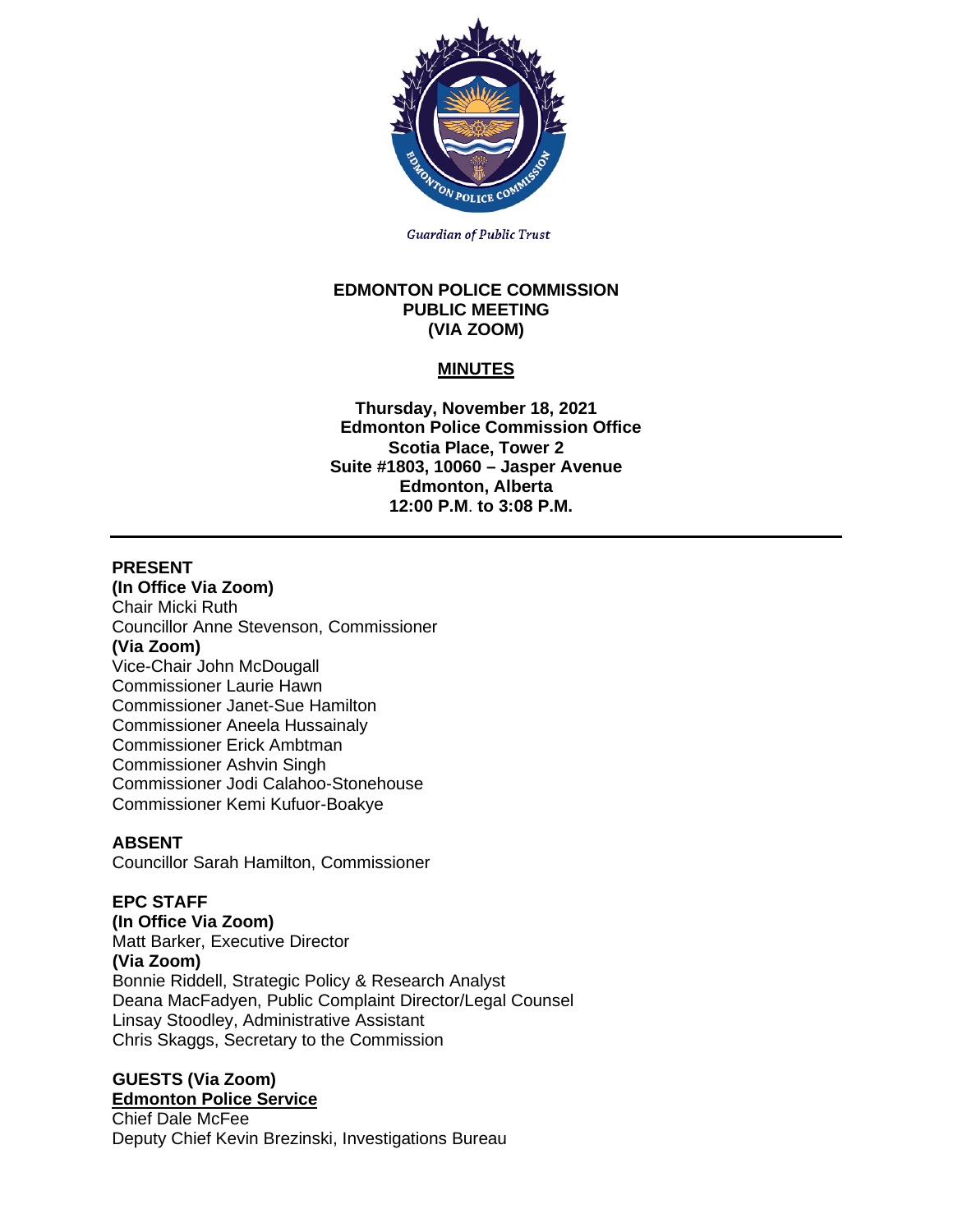Minutes of Public Meeting November 18, 2021 Edmonton Police Commission

Deputy Chief Al Murphy, Community Policing Bureau Chief Innovation & Technology Officer Ron Anderson, Innovation & Technology Bureau Chief Operations Officer Enyinnah Okere, Community Safety & Well-being Bureau Inspector Mitch Flaman, Value & Impact Division Staff Sergeant Michelle Greening, Office of the Chief A/Staff Sergeant Patrick Ruzage, Community Relations Section Sergeant Scott Henning, Office of the Chief Sergeant Ian Robertson, Strategy & Engagement Branch Executive Director Rob Davidson, Business Development Division Executive Director Darren Eastcott, Human Resources Division Executive Director Justin Krikler, Legal & Regulatory Services Division Director Kathryn Reynolds, Financial Management Branch Director Michael James, Corporate Communications Branch Director Louise Fitzpatrick, Audit & Risk Branch Director JoAnn Kirkland, Partnership & Stakeholder Development Branch A/Director Mariam Masud, Strategy & Engagement Branch Audit & Risk Coordinator Steven Duong, Risk Management & Quality Assurance Section Community Relations Coordinator Yasin Cetin, Equity & Inclusion Branch Equity & Inclusion Coordinator Mathew Cheung, Community Relations Section Administrative Assistant Heather Jacobsen, Office of the Chief

## **External Organizations**

Jackie Foord, Branch Manager, Social Development, Citizen Services, City of Edmonton Christel Kjenner, Director Affordable Housing & Homelessness, Citizen Services, City of **Edmonton** 

Members of the Public Members of the Media

|    |     | Agenda Item                                                                                                                                                                                                                                                                                                                                                                                                                           | <b>Action By</b> |  |  |  |
|----|-----|---------------------------------------------------------------------------------------------------------------------------------------------------------------------------------------------------------------------------------------------------------------------------------------------------------------------------------------------------------------------------------------------------------------------------------------|------------------|--|--|--|
| 1. |     | <b>CALL TO ORDER</b>                                                                                                                                                                                                                                                                                                                                                                                                                  |                  |  |  |  |
|    |     | Chair Ruth called the meeting to order at 12:00 P.M.                                                                                                                                                                                                                                                                                                                                                                                  |                  |  |  |  |
| 2. |     | <b>PROTOCOL ITEMS</b>                                                                                                                                                                                                                                                                                                                                                                                                                 |                  |  |  |  |
|    | 2.1 | <b>Acknowledgement of Treaty Six Territory</b>                                                                                                                                                                                                                                                                                                                                                                                        |                  |  |  |  |
|    |     | Chair Ruth opened the meeting with the following<br>acknowledgement:                                                                                                                                                                                                                                                                                                                                                                  |                  |  |  |  |
|    |     | "The Edmonton Police Commission acknowledges the<br>traditional land on which we are gathered today, is on Treaty 6<br>Territory. I would like to thank the diverse Indigenous Peoples<br>whose ancestors' footsteps have marked this territory for<br>centuries such as: Nehiyaw (Cree), Dene, Anishnaabe<br>(Saulteaux), Nakota Sioux and Niitsitapi (Blackfoot) peoples.<br>We also acknowledge this as the Métis homeland and the |                  |  |  |  |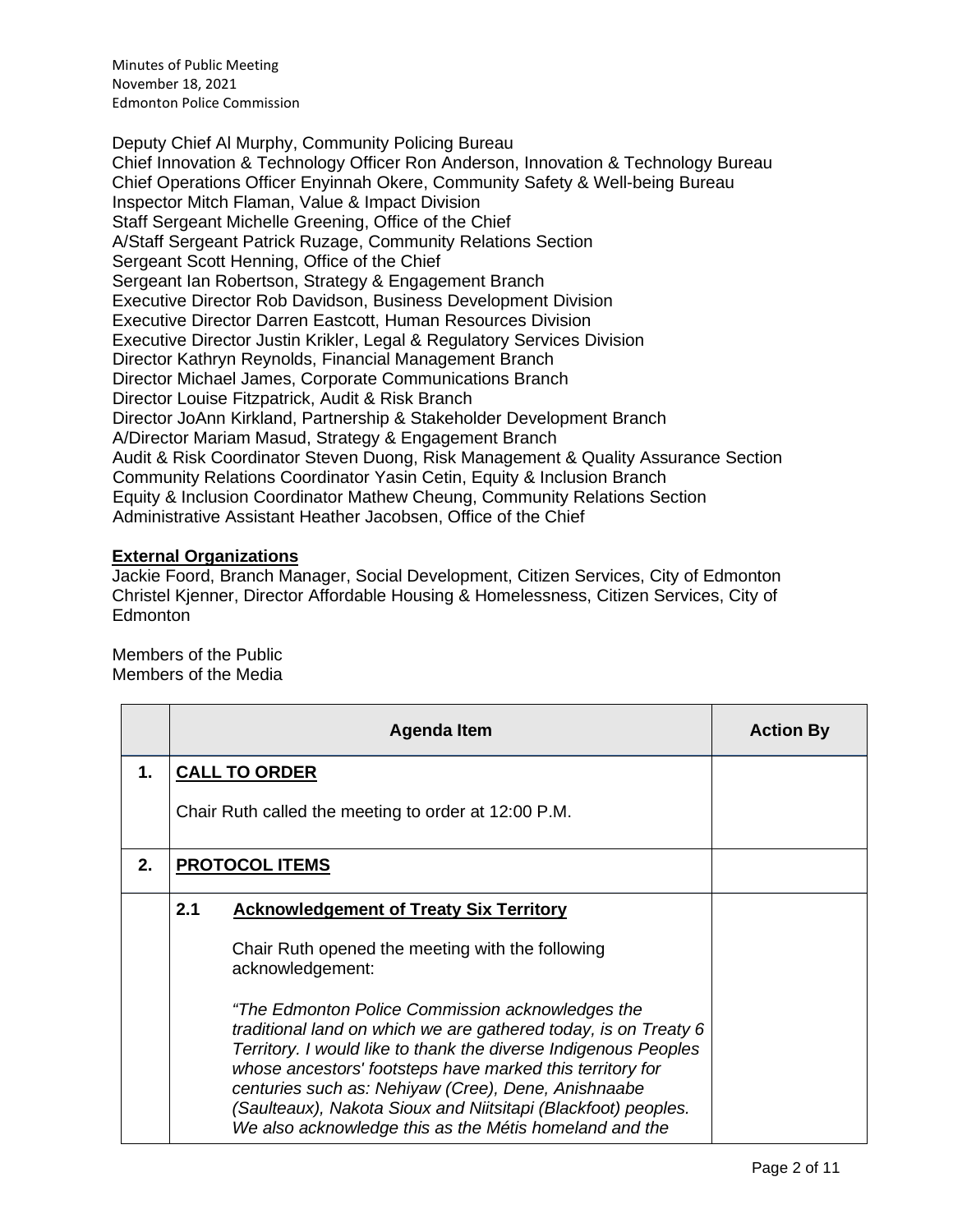|     | <b>Agenda Item</b>                                                                                                                                                                                                                                                                                                                                                                                                                                                                                                                                           | <b>Action By</b> |
|-----|--------------------------------------------------------------------------------------------------------------------------------------------------------------------------------------------------------------------------------------------------------------------------------------------------------------------------------------------------------------------------------------------------------------------------------------------------------------------------------------------------------------------------------------------------------------|------------------|
|     | home of one of the largest concentrations of Inuit south of the<br>60th parallel. It is a welcoming place for all peoples who come<br>from around the world to share Edmonton as a home.<br>Together we call upon all of our collective, honoured traditions<br>and spirits to work in building a great city for today and future<br>generations."                                                                                                                                                                                                           |                  |
| 2.2 | <b>Welcome Councillor Appointees</b>                                                                                                                                                                                                                                                                                                                                                                                                                                                                                                                         |                  |
|     | On behalf of the Commission, Chair Ruth welcomed<br>Councillor appointee Sarah Hamilton to the Commission,<br>adding that Councillor Hamilton, who has been with the<br>Commission since 2017, is returning to the Commission<br>following the civic elections. She congratulated<br>Councillor Stevenson on being elected as a new member<br>to City Council and welcomed her as a Councillor<br>appointee to the Commission. She also thanked<br>Councillor Tim Cartmell for his two years of service to the<br>Commission.                                |                  |
| 2.3 | <b>Top 40 Under 40</b>                                                                                                                                                                                                                                                                                                                                                                                                                                                                                                                                       |                  |
|     | On behalf of the Commission, Chair Ruth acknowledged<br>and congratulated Commissioner Ashvin Singh,<br><b>Edmonton Police Commission, Chief Operations Officer</b><br>Enyinnah Okere, Edmonton Police Service, and Michelle<br>Okere, CEO Compassion House on receiving the Top 40<br>Under 40 2021. She shared their contributions to the<br>City which recognized them for this honor, adding that<br>they, along with the other honorees are great examples<br>of community leaders who give countless hours to make<br>Edmonton a better place to live. |                  |
| 2.4 | <b>Alberta Women in Public Safety (AWIPS) Award</b><br><b>Winners</b>                                                                                                                                                                                                                                                                                                                                                                                                                                                                                        |                  |
|     | On behalf of the Commission, Chair Ruth congratulated<br>Language Services Coordinator Iman Saidi and<br>Superintendent Derek McIntyre on being virtually honored by<br>the AWIPS group for their dedication in working to advance<br>opportunities and outcomes for women working in public<br>safety in Alberta.                                                                                                                                                                                                                                           |                  |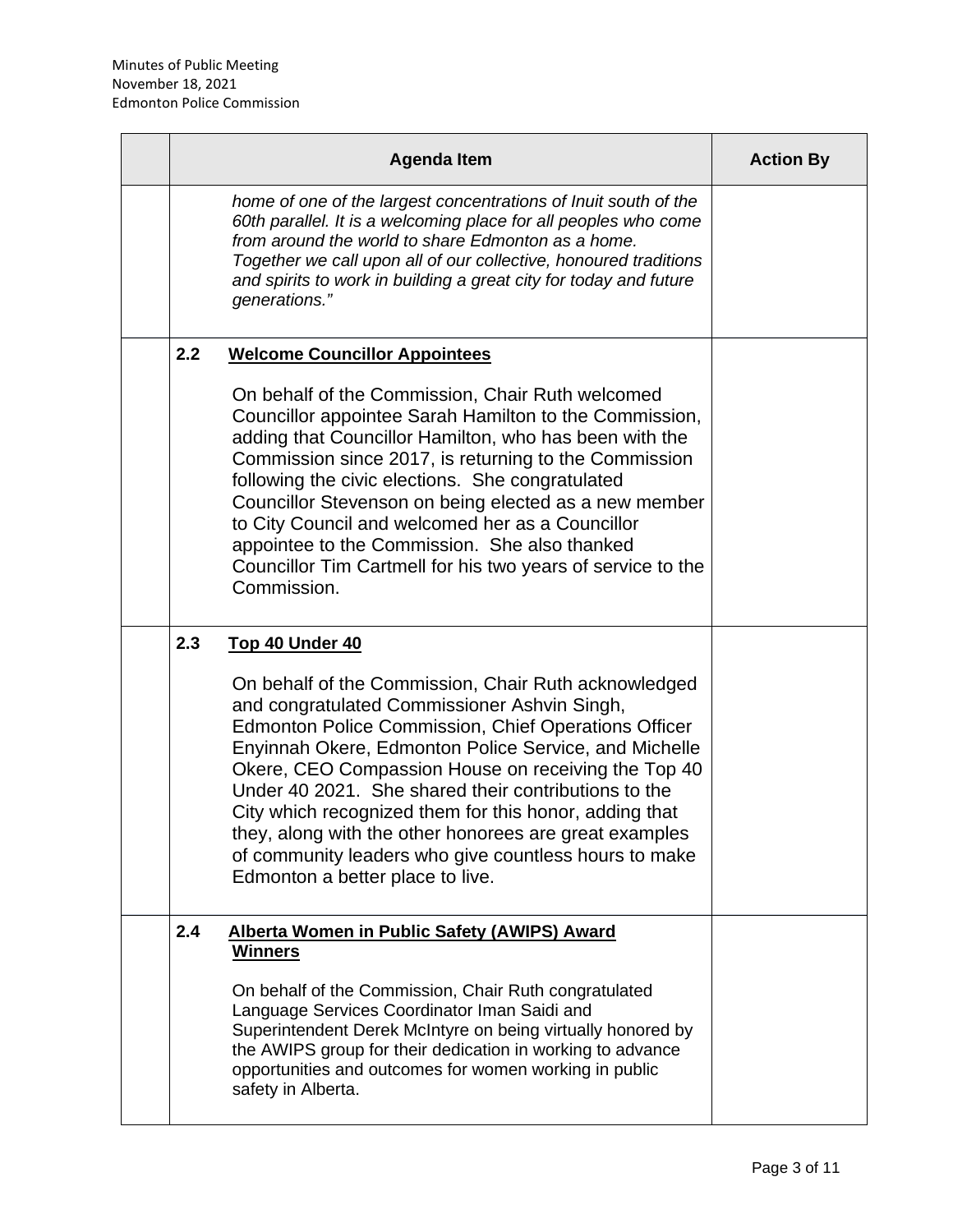|                | <b>Agenda Item</b>                                                                                                                                                                                                                                                                                                                                                                                                                                                                                                                                                                                                                                                                                                                                                                                                                                                                                                                                                                                      | <b>Action By</b> |
|----------------|---------------------------------------------------------------------------------------------------------------------------------------------------------------------------------------------------------------------------------------------------------------------------------------------------------------------------------------------------------------------------------------------------------------------------------------------------------------------------------------------------------------------------------------------------------------------------------------------------------------------------------------------------------------------------------------------------------------------------------------------------------------------------------------------------------------------------------------------------------------------------------------------------------------------------------------------------------------------------------------------------------|------------------|
|                | 2.5<br><b>Commissioner Farewells</b><br>On behalf of the Commission, Chair Ruth extended a farewell<br>to Commissioner Laurie Hawn and Commissioner Janet-Sue<br>Hamilton who will be leaving the Commission at the end of<br>this year. She thanked them for their contributions and<br>positive impact to the Commission's success, acknowledging<br>Commissioner Hawn's ongoing Commission representation on<br>the REACH board, and Commissioner Hamilton's<br>representation on the ALERT Civilian Advisory Board.<br>On behalf of the Commission, Vice-Chair McDougall thanked<br>Chair Ruth, who will also be leaving the Commission at the<br>end of this year, for her service to the Commission. Her<br>background, expertise and passion have had a positive impact<br>and have served the Commission well. Chair Ruth sat as the<br>Commission's Chair for the past two years, as well as Chair of<br>the Canadian Association of Police Governance (where she<br>will remain as a member). |                  |
| 3 <sub>1</sub> | <b>APPROVAL OF AGENDA</b><br>Members unanimously approved the agenda as presented.                                                                                                                                                                                                                                                                                                                                                                                                                                                                                                                                                                                                                                                                                                                                                                                                                                                                                                                      |                  |
| 4.             | <b>CONFLICT OF INTEREST DECLARATION</b><br>In response to Chair Ruth there were no conflict of interest<br>declarations.                                                                                                                                                                                                                                                                                                                                                                                                                                                                                                                                                                                                                                                                                                                                                                                                                                                                                |                  |
| 5.             | <b>CONSENT AGENDA</b><br>Members unanimously adopted Consent Agenda items<br>5.1 Edmonton Police Commission Public Meeting Minutes -<br>October 28, 2021<br>5.2 Edmonton Police Commission Budget Variance for Period<br>Ending September 30, 2021<br>5.3 Edmonton Police Service Budget Variance for Period Ending<br>September 30                                                                                                                                                                                                                                                                                                                                                                                                                                                                                                                                                                                                                                                                     |                  |
| 6.             | <b>PRESENTATIONS</b>                                                                                                                                                                                                                                                                                                                                                                                                                                                                                                                                                                                                                                                                                                                                                                                                                                                                                                                                                                                    |                  |
|                | 6.1<br>Shelter Standards - Citizen Services - City of<br><b>Edmonton</b><br>Branch Manager Foord introduced the presentation advising<br>that it talks about the work to prepare the standards,                                                                                                                                                                                                                                                                                                                                                                                                                                                                                                                                                                                                                                                                                                                                                                                                         |                  |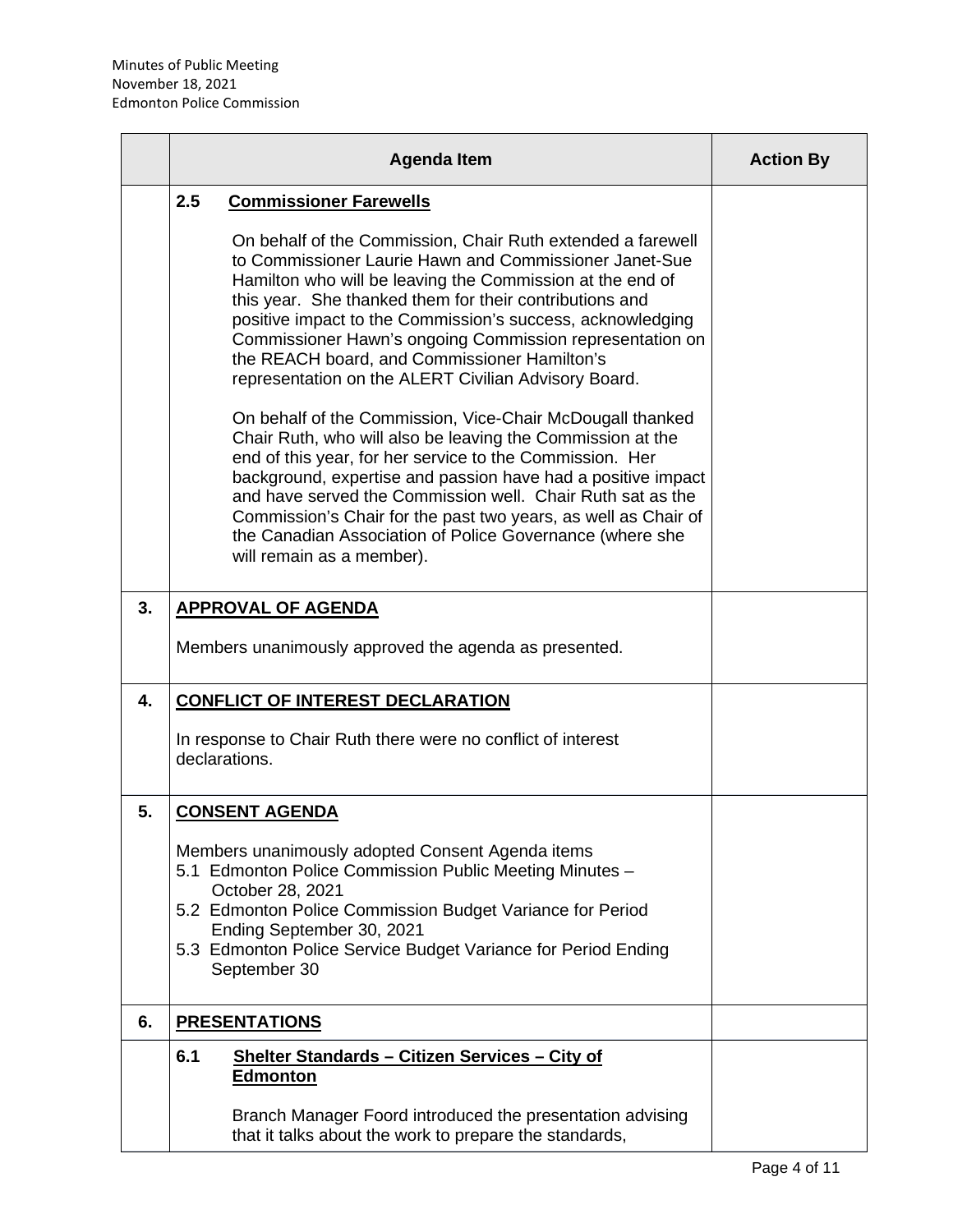|     | <b>Agenda Item</b>                                                                                                                                                                                                                                                                                                                                                                                                                                                                                                                                                                                                                                                                                                                                                                                                                                                                              | <b>Action By</b> |
|-----|-------------------------------------------------------------------------------------------------------------------------------------------------------------------------------------------------------------------------------------------------------------------------------------------------------------------------------------------------------------------------------------------------------------------------------------------------------------------------------------------------------------------------------------------------------------------------------------------------------------------------------------------------------------------------------------------------------------------------------------------------------------------------------------------------------------------------------------------------------------------------------------------------|------------------|
|     | implementation approach and the next steps. She also<br>advised that Council held discussions yesterday around<br>funding and shelters and the creation of a Task Force.                                                                                                                                                                                                                                                                                                                                                                                                                                                                                                                                                                                                                                                                                                                        |                  |
|     | Director Kjenner spoke about<br><b>Edmonton Emergency Shelter Services</b><br>Number of people experiencing homelessness<br>➤<br>Government of Alberta funding for emergency<br>➤<br>shelters<br>Approach to Developing the Standards<br>$\triangleright$ In 2020 City Council asked Administration to<br>develop emergency shelter standards<br>$\triangleright$ Engagement sessions were conducted<br><b>What Administration Heard</b><br>$\triangleright$ Key themes coming out of the engagement<br>sessions<br>$\triangleright$ Emergency shelters are not a long-term<br>resolution for homelessness<br>Minimum Emergency Shelter Standards<br>City Council Discussion - August 2021<br>> Council adopted Minimum Emergency Shelter<br><b>Standards</b><br><b>Next Steps</b><br>$\triangleright$ Four initiatives<br>Branch Manager Foord and Director Kjenner responded to<br>questions. |                  |
| 6.2 | <u><b>Commitment to Action - Community Feedback Report</b></u><br>A/Director Masud advised that Community Engagement is one<br>of the Commitment to Action actions for the Service. Robust<br>engagement took place during COVID and immediate steps<br>were taken by the Service. Commitment to Action was<br>launched September 2020. She provided background on the<br>Citizen Perception Survey which was conducted by a<br>marketing company engaged in 2020 by the Service.<br>Inspector Flaman spoke to the Commitment to Action<br>Who the Service Heard From<br>$\triangleright$ Community groups<br>$\triangleright$ How the Service engaged, and the input<br>gathered from the engagement sessions<br>Priorities - Across the Spectrum of Engagement<br>$\triangleright$ 6 overarching priorities identified<br>Six Co-created Community Solutions Underway                         |                  |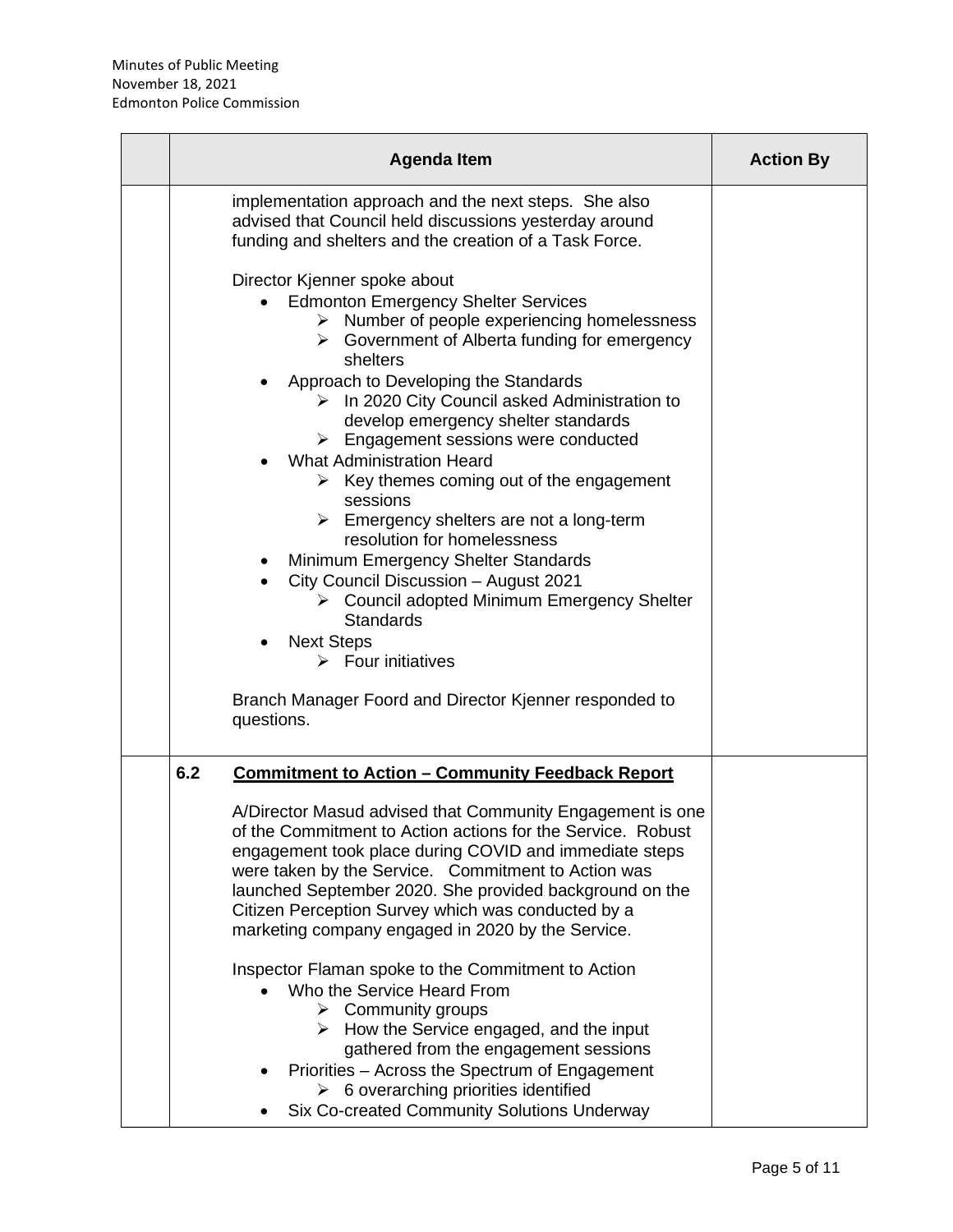|    | <b>Agenda Item</b>                                                                                                                                                                                                                                                                                                                                                                                                                                                                                                                                                                                                                                                                                                                                                                                                                                                                                                                                                                                                       | <b>Action By</b>         |
|----|--------------------------------------------------------------------------------------------------------------------------------------------------------------------------------------------------------------------------------------------------------------------------------------------------------------------------------------------------------------------------------------------------------------------------------------------------------------------------------------------------------------------------------------------------------------------------------------------------------------------------------------------------------------------------------------------------------------------------------------------------------------------------------------------------------------------------------------------------------------------------------------------------------------------------------------------------------------------------------------------------------------------------|--------------------------|
|    | Future Commitment to Action - What's Next (4<br>phases)                                                                                                                                                                                                                                                                                                                                                                                                                                                                                                                                                                                                                                                                                                                                                                                                                                                                                                                                                                  |                          |
|    | A brief "Community Relations Sessions" video was presented.                                                                                                                                                                                                                                                                                                                                                                                                                                                                                                                                                                                                                                                                                                                                                                                                                                                                                                                                                              |                          |
|    | Chief McFee and COO Okere responded to questions.                                                                                                                                                                                                                                                                                                                                                                                                                                                                                                                                                                                                                                                                                                                                                                                                                                                                                                                                                                        |                          |
|    | 6.3<br>2021 Street Check Report Audit                                                                                                                                                                                                                                                                                                                                                                                                                                                                                                                                                                                                                                                                                                                                                                                                                                                                                                                                                                                    |                          |
|    | Coordinator Duong highlighted the agenda for the<br>presentation and spoke to<br>Audit Overview (street check is defined by Edmonton<br>Police Service policy)<br>$\triangleright$ Objective and scope<br>$\triangleright$ Background<br>$\triangleright$ Methodology<br>Findings (detailed in the report)<br>Three Recommendations (First two - accepted by<br>$\bullet$<br>management. Third - partly accepted)<br>Coordinator Duong responded to questions.                                                                                                                                                                                                                                                                                                                                                                                                                                                                                                                                                           |                          |
| 7. | <b>INPUT FROM THE PUBLIC</b>                                                                                                                                                                                                                                                                                                                                                                                                                                                                                                                                                                                                                                                                                                                                                                                                                                                                                                                                                                                             |                          |
|    | The following members of the public addressed the Commission:                                                                                                                                                                                                                                                                                                                                                                                                                                                                                                                                                                                                                                                                                                                                                                                                                                                                                                                                                            |                          |
|    | > Kim Beaudin, National Vice-Chief of the Congress of<br>Aboriginal Peoples and a decendent of Treaty 6<br>Spoke about reconciliation and the police service and<br>$\circ$<br>the focus of his organization. His organization would<br>like to address, with the Service, the relationship of the<br>indigenous people with the police in their community.<br>He added that what is happening with the justice<br>portfolio in the next five years will impact the<br>Provinces. Chief McFee committed to working with Mr.<br>Beaudin and his organization and to discuss<br>partnering, as they have common interests.<br>Mr. Beaudin expressed his interest in presenting to the<br>O<br>Commission. Chair Ruth responded that this will be<br>noted.<br>Heather Steinke-Attia, Lawyer<br>➤<br>Spoke about her experience as a lawyer and her work<br>O<br>with the police. She also spoke about the failing<br>system of police oversight and public accountability of<br>police misconduct, adding that there is an | <b>EPS</b><br><b>EPC</b> |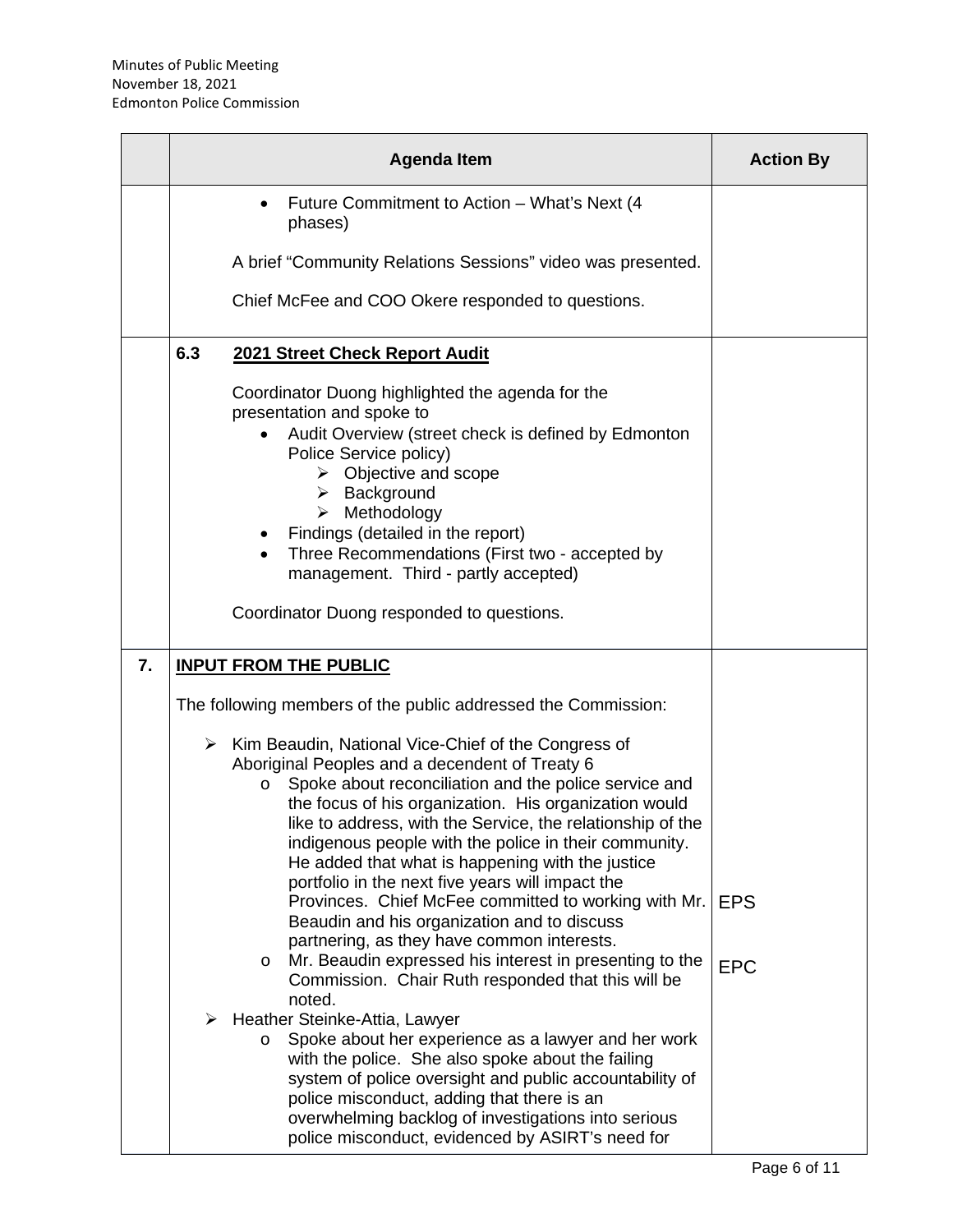|    | <b>Agenda Item</b>                                                                                                                                                                                                                                                                                                                                                                                                                                                                                                                                                                                                                                                                                                                                                                                                                                                                                                                                                                                                                                                                                                                                                                                                                                                                    | <b>Action By</b> |
|----|---------------------------------------------------------------------------------------------------------------------------------------------------------------------------------------------------------------------------------------------------------------------------------------------------------------------------------------------------------------------------------------------------------------------------------------------------------------------------------------------------------------------------------------------------------------------------------------------------------------------------------------------------------------------------------------------------------------------------------------------------------------------------------------------------------------------------------------------------------------------------------------------------------------------------------------------------------------------------------------------------------------------------------------------------------------------------------------------------------------------------------------------------------------------------------------------------------------------------------------------------------------------------------------|------------------|
|    | urgent resource support. She would like to see the<br>Service and the Commission doing something about<br>these serious cases and not waiting for ASIRT. Chief<br>McFee thanked Ms. Steinke-Attia for her comments<br>adding that this will be taken into consideration in the<br>decision-making process.<br>> Judith Gale, Bear Clan Beaver Hills<br>o Spoke about unidentified bodies of over-dose victims<br>within the Service's system and asked about clarity on<br>the process to identify these victims. Chief McFee<br>spoke to the process and advised that he would have<br>someone from the Service contact Ms. Gale to discuss<br>this further or provide her with information.                                                                                                                                                                                                                                                                                                                                                                                                                                                                                                                                                                                         | <b>EPS</b>       |
| 8. | <b>CHIEF OF POLICE REPORT</b>                                                                                                                                                                                                                                                                                                                                                                                                                                                                                                                                                                                                                                                                                                                                                                                                                                                                                                                                                                                                                                                                                                                                                                                                                                                         |                  |
|    | 8.1<br><b>Key Issues</b><br>Chief McFee acknowledged and proudly supported the work<br>of sworn and non-sworn members of the Edmonton Police<br>Service (EPS).<br>He spoke to the following:<br>Welcomed Councillor Stevenson to the meeting<br>$\bullet$<br>Thanked Chair Ruth, Commissioner J-S Hamilton and<br>$\bullet$<br>Commissioner Hawn for the leadership they've given<br>the Service, and for their commitment, hard work and<br>long hours put in on the Commission<br>Shared incidents that resulted in positive outcomes<br>involving<br>$\triangleright$ EDGE Unit<br>$\triangleright$ Community Policing<br>$\triangleright$ West Branch Members<br><b>HELP Team</b><br>Many of the 31 members in Recruit Training Class<br>#153, come from various cultural communities and<br>speak different languages<br>The Edmonton Police Service has launched the first<br>Animal Cruelty Investigation Unit in Canada. The Unit<br>is led by Constable Ilka Cunningham and Constable<br><b>Ted Dyck</b><br>Equity & Inclusion Branch recently hired Christie Pace<br>$\bullet$<br>who previously worked at Bent Arrow Traditional<br><b>Healing Society</b><br>Commissioner Ambtman asked Chief McFee about the<br>Service's conversations around use of force. Chief McFee |                  |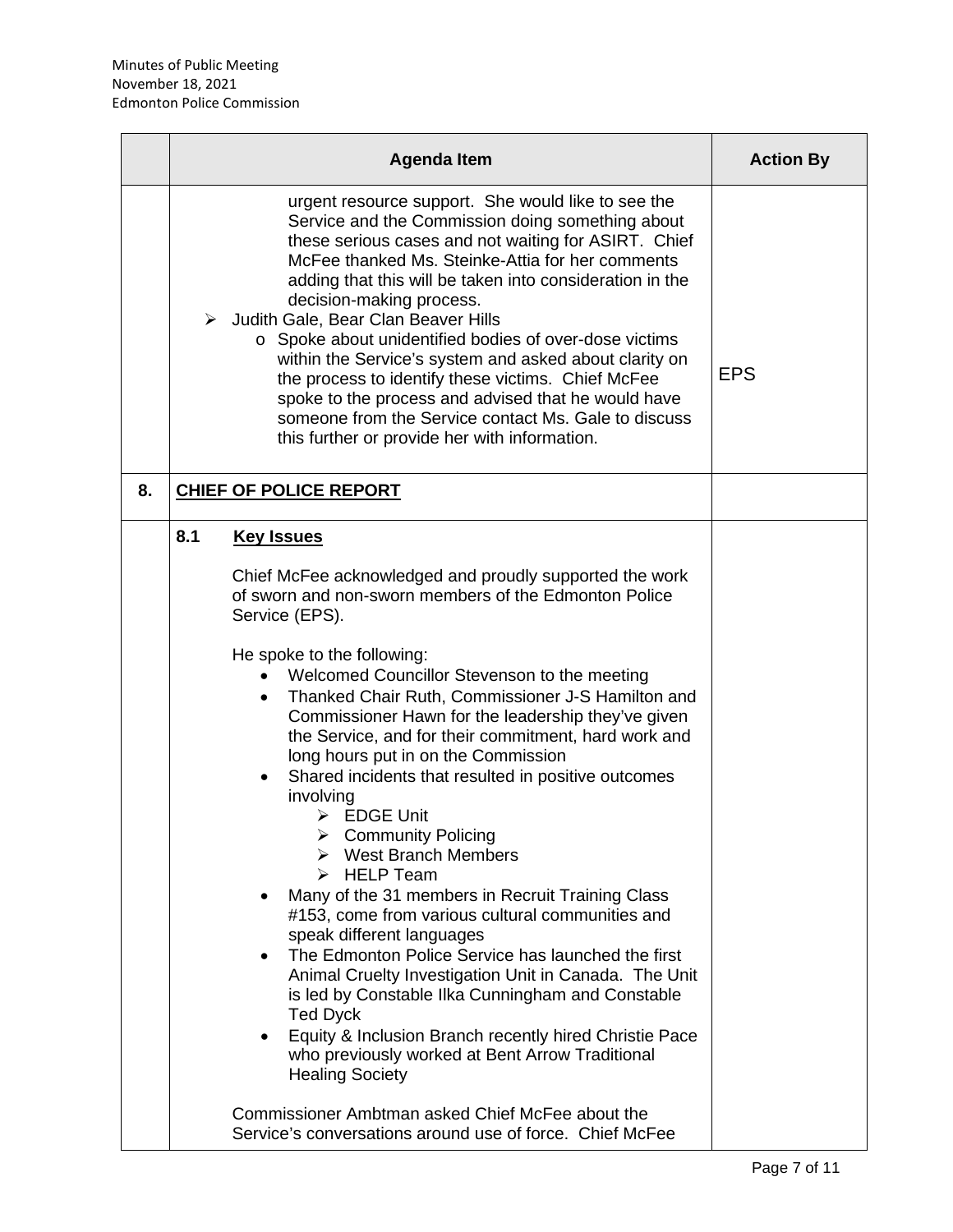|     |      |                                                                                                                                                                                                                                                                                                                                                                                                                                                                                  | <b>Agenda Item</b>                                                                                                                                                                                   | <b>Action By</b> |
|-----|------|----------------------------------------------------------------------------------------------------------------------------------------------------------------------------------------------------------------------------------------------------------------------------------------------------------------------------------------------------------------------------------------------------------------------------------------------------------------------------------|------------------------------------------------------------------------------------------------------------------------------------------------------------------------------------------------------|------------------|
|     |      | advised that a high standard of training is provided and<br>assured the Commission that the standards are highly<br>defensible. He added that the final phase of Reasonable<br>Officer Response (ROR) is not yet underway. Commissioner<br>Ambtman referred to a study out of the University of Alberta<br>regarding Edmonton and Calgary Police Service members<br>that he will send to the Chief and asked if the Chief could talk<br>about it at the next Commission meeting. | <b>EPS</b>                                                                                                                                                                                           |                  |
| 9.  |      | <b>CHAIR REPORT</b>                                                                                                                                                                                                                                                                                                                                                                                                                                                              |                                                                                                                                                                                                      |                  |
|     |      | There was no report.                                                                                                                                                                                                                                                                                                                                                                                                                                                             |                                                                                                                                                                                                      |                  |
| 10. |      |                                                                                                                                                                                                                                                                                                                                                                                                                                                                                  | <b>EXECUTIVE DIRECTOR REPORT</b>                                                                                                                                                                     |                  |
|     | 10.1 | 2022 Proposed Edmonton Police Commission Meeting<br><b>Schedule</b>                                                                                                                                                                                                                                                                                                                                                                                                              |                                                                                                                                                                                                      |                  |
|     |      | Executive Director Barker presented the proposed meeting<br>schedule.                                                                                                                                                                                                                                                                                                                                                                                                            |                                                                                                                                                                                                      |                  |
|     |      | <b>MOVED</b> Vice-Chair McDougall – Commissioner Hawn<br>That the Commission approve the Edmonton Police<br>Commission Proposed 2022 Meeting Schedule as<br>presented.                                                                                                                                                                                                                                                                                                           |                                                                                                                                                                                                      |                  |
| 11. |      |                                                                                                                                                                                                                                                                                                                                                                                                                                                                                  | <b>COMMITTEE REPORTS</b>                                                                                                                                                                             |                  |
|     | 11.1 |                                                                                                                                                                                                                                                                                                                                                                                                                                                                                  | <b>GOVERNANCE COMMITTEE</b>                                                                                                                                                                          |                  |
|     |      | 11.1.1                                                                                                                                                                                                                                                                                                                                                                                                                                                                           | <b>Edmonton Police Commission Code of</b><br><b>Conduct and Breach of Oath of Office or Code of</b><br><b>Conduct Policy (Revisions)</b><br>Strategic Policy & Research Analyst spoke to the         |                  |
|     |      |                                                                                                                                                                                                                                                                                                                                                                                                                                                                                  | revisions.<br><b>MOVED</b> Commissioner Ambtman -                                                                                                                                                    |                  |
|     |      |                                                                                                                                                                                                                                                                                                                                                                                                                                                                                  | <b>Commissioner Hawn</b><br>That the Commission approve Edmonton Police<br>Commission Policy #4.2.2 and Appendix C -<br>Breach of Oath of Office or Code of Conduct as<br>revised.<br><b>CARRIED</b> |                  |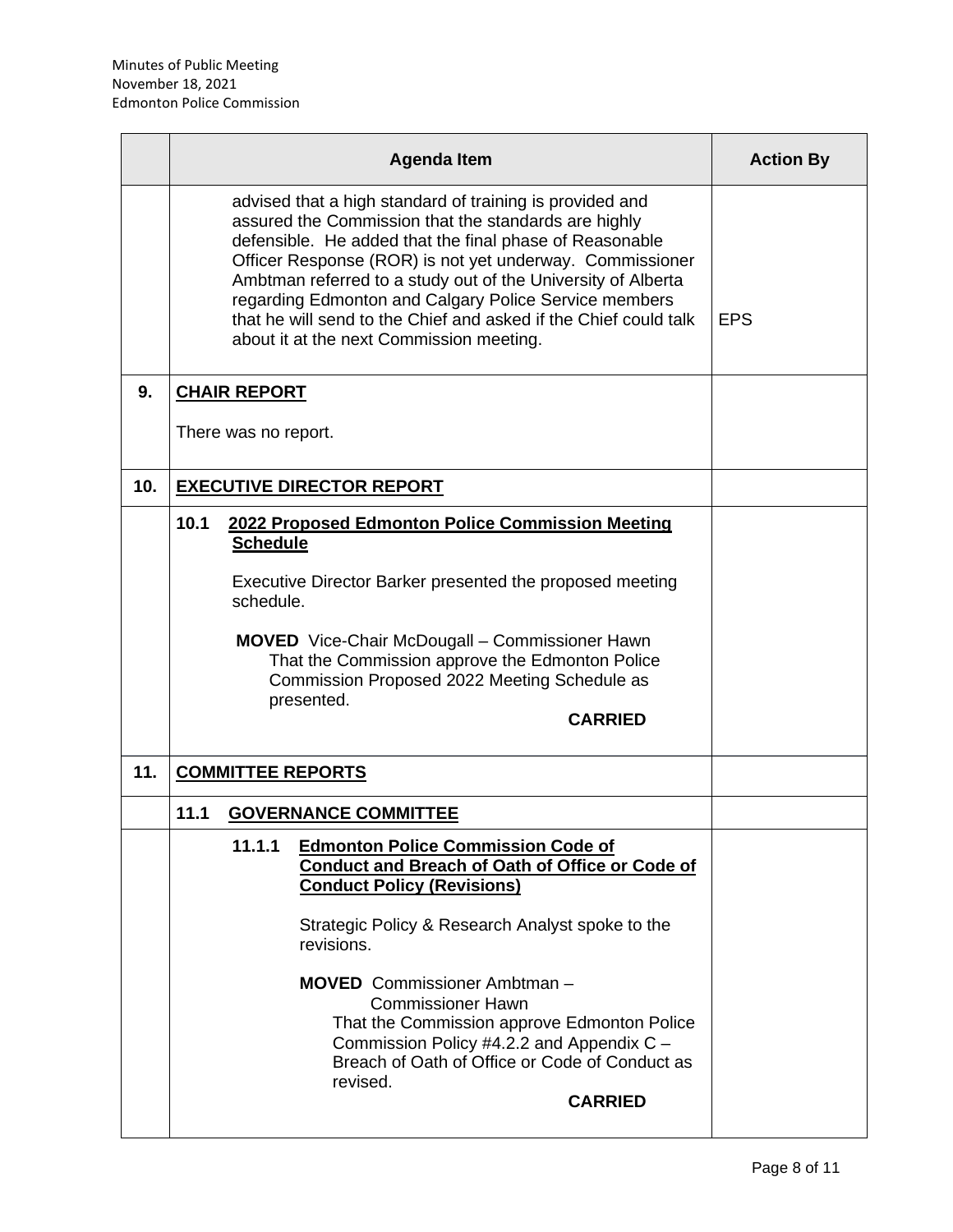|     |      | <b>Agenda Item</b>                                                                                                                                                                                                                                                                                                                                                                                                              | <b>Action By</b> |
|-----|------|---------------------------------------------------------------------------------------------------------------------------------------------------------------------------------------------------------------------------------------------------------------------------------------------------------------------------------------------------------------------------------------------------------------------------------|------------------|
|     | 11.2 | <b>FINANCE/AUDIT COMMITTEE</b>                                                                                                                                                                                                                                                                                                                                                                                                  |                  |
|     |      | There was no report.                                                                                                                                                                                                                                                                                                                                                                                                            |                  |
|     | 11.3 | <b>PROFESSIONAL STANDARDS COMMITTEE</b>                                                                                                                                                                                                                                                                                                                                                                                         |                  |
|     |      | 11.3.1<br><b>Summary of Compliments</b>                                                                                                                                                                                                                                                                                                                                                                                         |                  |
|     |      | Commissioner Hawn shared one compliment<br>received by the Edmonton Police Service.                                                                                                                                                                                                                                                                                                                                             |                  |
| 12. |      | <b>MEDIA INQUIRIES</b>                                                                                                                                                                                                                                                                                                                                                                                                          |                  |
|     |      | The following members of the media brought forward inquiries:                                                                                                                                                                                                                                                                                                                                                                   |                  |
|     |      | $\triangleright$ Frankline Agbor – Diversity Magazine<br>Referred to the Commitment to Action presentation<br>O<br>and commended the safety and mental health action.<br>He asked about the major obstacles encountered in<br>the process, how they were overcome and the lesson<br>that can be shared with other organizations, police<br>services and the multi-cultural communities. Chief<br>McFee and COO Okere responded. |                  |
|     |      | $\triangleright$ Duncan Kinney – Progress Report<br>Referred to the study published by academics at<br>O<br>McMaster University and the University of Alberta with<br>respect to officers carrying Narcan and asked about<br>the acceptability of the numbers. Chief McFee<br>responded and offered to provide Mr. Kinney with the<br>statistics on how many times Narcan was used this<br>year.                                |                  |
|     |      | $\triangleright$ Anna Junker - Edmonton Journal<br>Referred to the Street Check Report and asked<br>$\circ$<br>if the 83% compliance was for the entire audit<br>➤<br>period<br>$\triangleright$ if there was insight into a trend with the total<br>numbers decreasing<br>Chief McFee and Director Fitzpatrick responded.                                                                                                      |                  |
|     |      | Janice Johnson - CBC<br>Referred to the Dumas case involving a head injury in<br>$\circ$<br>2020 and asked about the officer involved still being on<br>duty in a forward-facing role and not suspended while<br>the case is being investigated. Chief McFee<br>responded.                                                                                                                                                      |                  |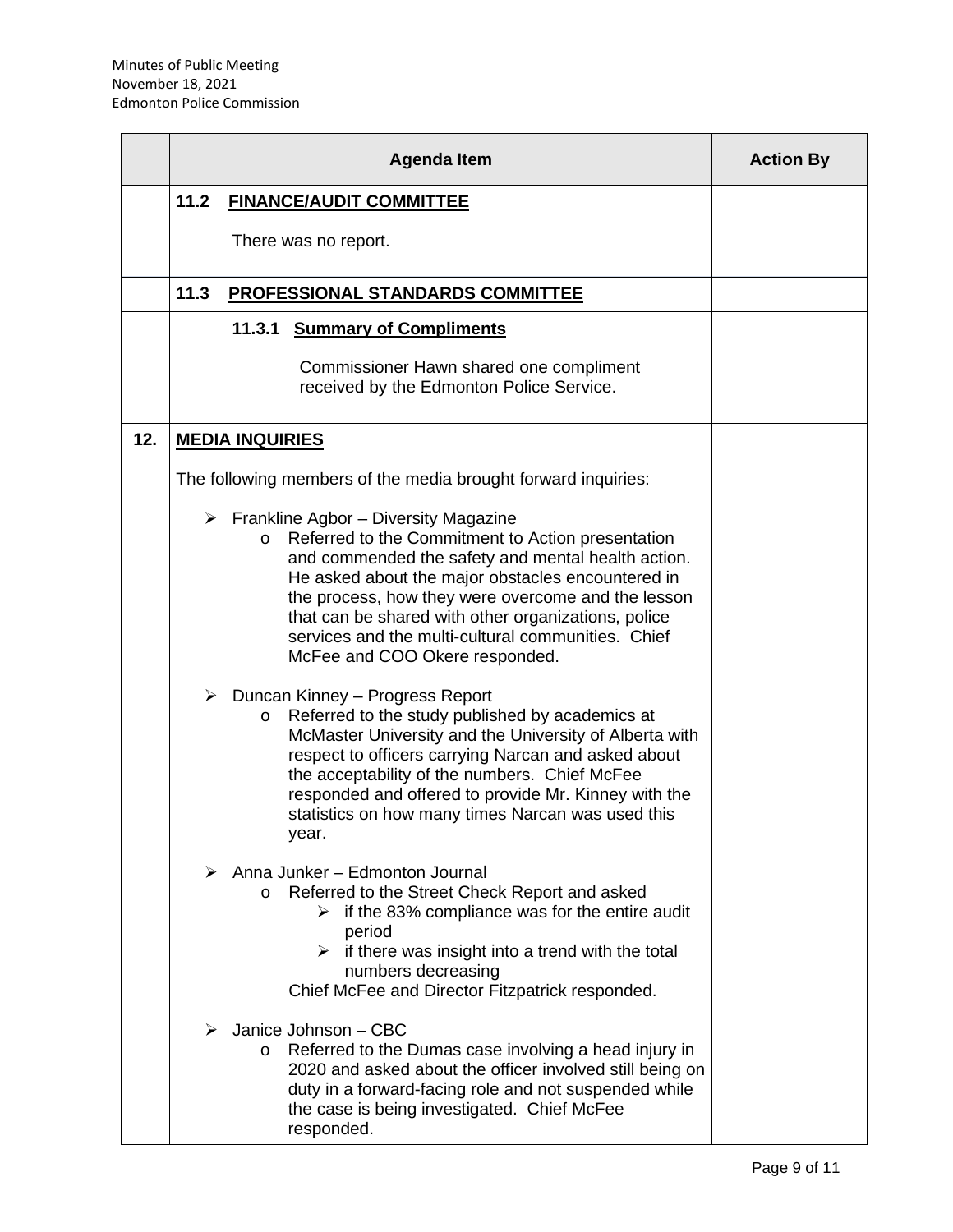|     |      | <b>Agenda Item</b>                                                                                                                                                                                                                                                                                       | <b>Action By</b> |
|-----|------|----------------------------------------------------------------------------------------------------------------------------------------------------------------------------------------------------------------------------------------------------------------------------------------------------------|------------------|
|     |      | $\triangleright$ Nicole Stillger – Global Edmonton<br>Referred to the Service's Commitment to Action and<br>$\Omega$<br>asked<br>$\triangleright$ if efforts to address systemic change are<br>working<br>$\triangleright$ what the hardest challenges are to making<br>change<br>Chief McFee responded. |                  |
|     |      | $\triangleright$ Natasha Riebe - CBC<br>Referred to the shelter standards adopted by the City<br>$\circ$<br>of Edmonton in the summer and asked what the<br>Service has done to address these with minimal<br>funding. Chief McFee responded.                                                            |                  |
|     |      | $\triangleright$ Sean Amali - CTV<br>Why the increase in hate related crime in 2021 and<br>$\circ$<br>what can be done to bring the numbers down. Chief<br>McFee and Deputy Chief Brezinski responded.                                                                                                   |                  |
| 13. |      | <b>EXEMPTIONS FROM CONSENT AGENDA</b>                                                                                                                                                                                                                                                                    |                  |
|     |      | There were no exemptions from the Consent Agenda.                                                                                                                                                                                                                                                        |                  |
| 14. |      | <b>EDMONTON POLICE COMMISSIONER INQUIRIES</b>                                                                                                                                                                                                                                                            |                  |
|     |      | There were no Commissioner inquiries.                                                                                                                                                                                                                                                                    |                  |
| 15. |      | <b>OTHER BUSINESS</b>                                                                                                                                                                                                                                                                                    |                  |
|     | 15.1 | <b>Canadian Association of Police Governance (CAPG)</b><br><b>Update - Commissioner Ruth</b><br>Commissioner Ambtman advised that the CAPG held its first<br>Board meeting this week.                                                                                                                    |                  |
|     | 15.2 | <b>Alberta Association of Police Governance (AAPG)</b><br><b>Update - Commissioner McDougall</b><br>Vice-Chair McDougall advised that AAPG continues to meet<br>monthly with the Ministry of Justice & Solicitor General.                                                                                |                  |
|     | 15.3 | <b>REACH Update - Commissioner Hawn</b>                                                                                                                                                                                                                                                                  |                  |